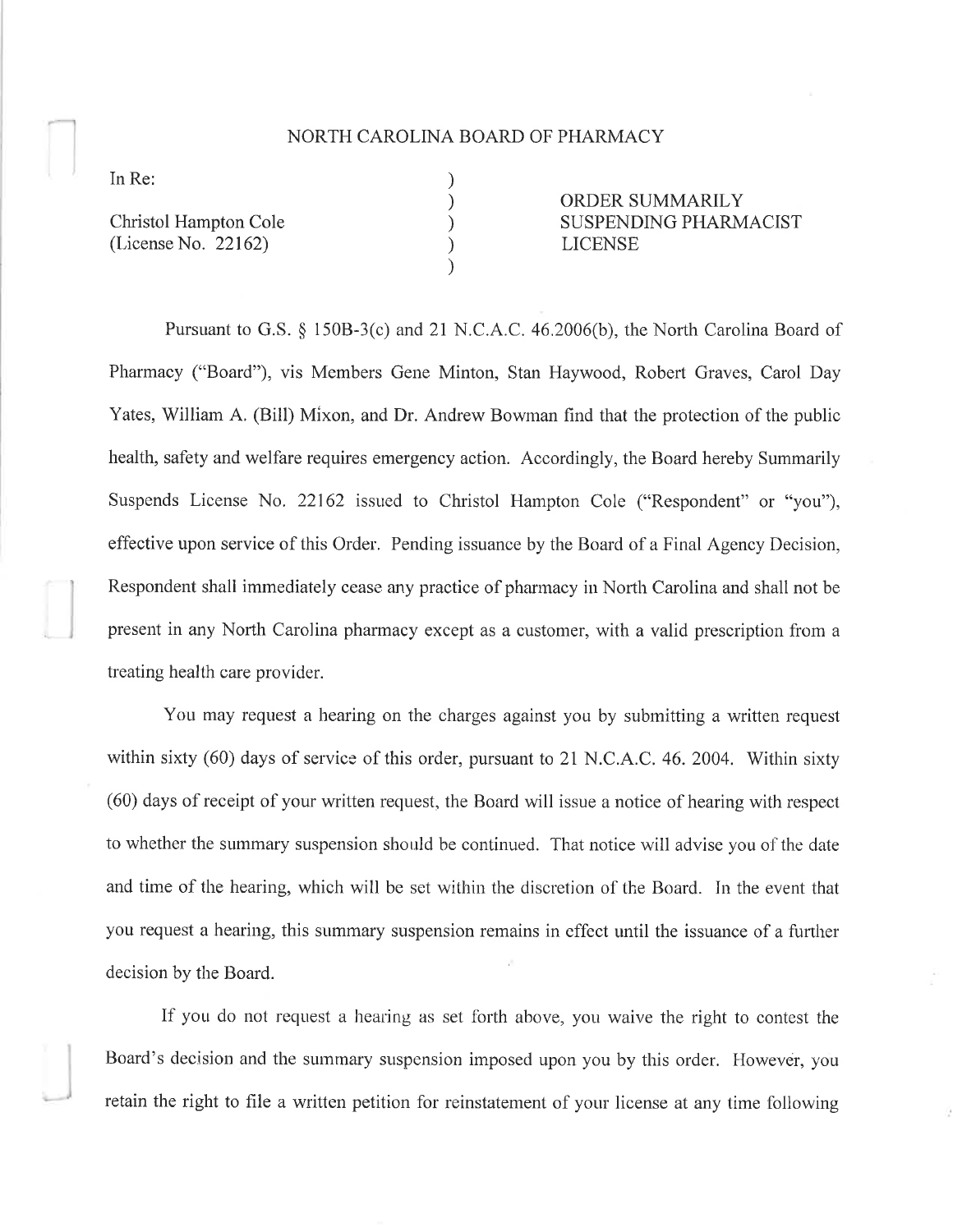this order. The Board will set a hearing at a time and place within its discretion and will rule on the petition for reinstatement, in its discretion, under its duty to consider the public health, safety and welfare.

By Order of the Board, this  $\frac{15^{11} \text{ day of}}{11}$  M we when  $\frac{1}{2016}$ .

NORTH CAROLINA BOARD OF PHARMACY

Jack W. Campbell, IV **Executive Director**